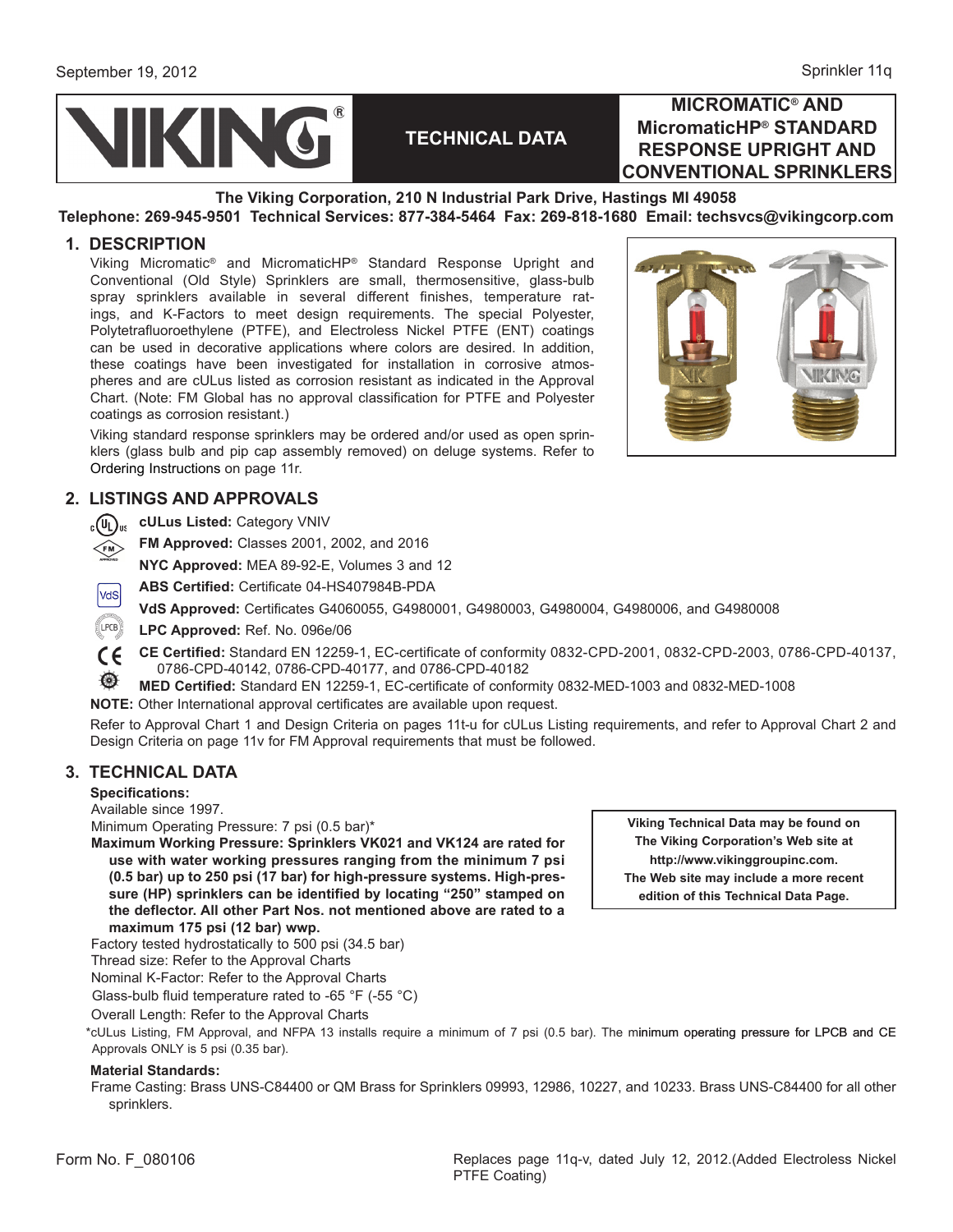

### **micromatic® and micromaticHP® standard response uprighT and conventional sprinklers**

#### **The Viking Corporation, 210 N Industrial Park Drive, Hastings MI 49058 Telephone: 269-945-9501 Technical Services: 877-384-5464 Fax: 269-818-1680 Email: techsvcs@vikingcorp.com**

Deflector: Brass UNS-C23000 or Copper UNS-C19500 for Sprinklers 12986 and 10193. Copper UNS-C19500 for Sprinklers 10141, 10169, 10174, 10220, and 10233. Brass UNS-C26000 for all other Sprinklers.

Bushing (for Sprinklers 09995, 10191, 10192, 10218, and 10219): Brass UNS-C36000

Bulb: Glass, nominal 5 mm diameter

Belleville Spring Sealing Assembly: Nickel Alloy, coated on both sides with PTFE Tape

Screw: Brass UNS-C36000

Pip Cap for Sprinkler 09993: Brass UNS-C31400 or UNS-C31600. Pip Cap and Insert Assembly for all other Sprinklers: Copper UNS-C11000 and Stainless Steel UNS-S30400

Pip Cap Attachment (for Sprinklers 09995, 10192, and 10218): Brass UNS-C36000

For PTFE Coated Sprinklers: Belleville Spring-Exposed, Screw-Nickel Plated, Pip Cap-PTFE Coated

For Polyester Coated Sprinklers: Belleville Spring-Exposed

For ENT Coated Sprinklers: Belleville Spring-Exposed, Screw and Pipcap - ENT plated.

**Ordering Information:** (Also refer to the current [Viking price list.](http://www.vikingcorp.com/pricelist/))

Order Micromatic® and MicromaticHP® Standard Response Upright and Conventional Sprinklers by first adding the appropriate suffix for the sprinkler finish and then the appropriate suffix for the temperature rating to the sprinkler base part number.

Finish Suffix: Brass = A, Chrome-Enloy® = F, White Polyester = M-/W, Black Polyester = M-/B, and Black PTFE = N, Wax Coated = C, Wax Over Polyester = V-/W, ENT = JN

Temperature Suffix (°F/°C): 135°/68° = A, 155°/68° = B, 175°/79° = D, 200°/93° = E, 212°/100° = M, 286°/141° = G, 360°/182° = H,  $500^{\circ}/260^{\circ}$  = L, OPEN = Z (PTFE only).

For example, sprinkler VK100 with a 1/2" thread, Brass finish and a 155 °F/68 °C temperature rating = Part No. 12986AB **Available Finishes And Temperature Ratings:** Refer to Table 1.

**Accessories:** (Also refer to the "Sprinkler Accessories" section of the Viking data book.)

#### **Sprinkler Wrenches:**

A. Standard Wrench: Part No. 10896W/B (available since 2000)

B. Wrench for wax-coated sprinklers: Part No. 13577W/B\*\* (available since 2006)

\*\*A ½" ratchet is required (not available from Viking). **Sprinkler Cabinets:**

A. Six-head capacity: Part No. 01724A (available since 1971)

B. Twelve-head capacity: Part No. 01725A (available since 1971)

#### **4. Installation**

Refer to appropriate NFPA Installation Standards.

#### **5. Operation**

During fire conditions, the heat-sensitive liquid in the glass bulb expands, causing the glass to shatter, releasing the pip cap and sealing spring assembly. Water flowing through the sprinkler orifice strikes the sprinkler deflector, forming a uniform spray pattern to extinguish or control the fire.

#### **6. inspections, tests and maintenance**

Refer to NFPA 25 for Inspection, Testing and Maintenance requirements.

#### **7. availability**

The Viking Micromatic<sup>®</sup> and MicromaticHP<sup>®</sup> Standard Response Upright and Conventional Sprinklers are available through a network of domestic and international distributors. See The Viking Corporation web site for the closest distributor or contact The Viking Corporation.

#### **8. Guarantee**

For details of warranty, refer to Viking's current list price schedule or contact Viking directly.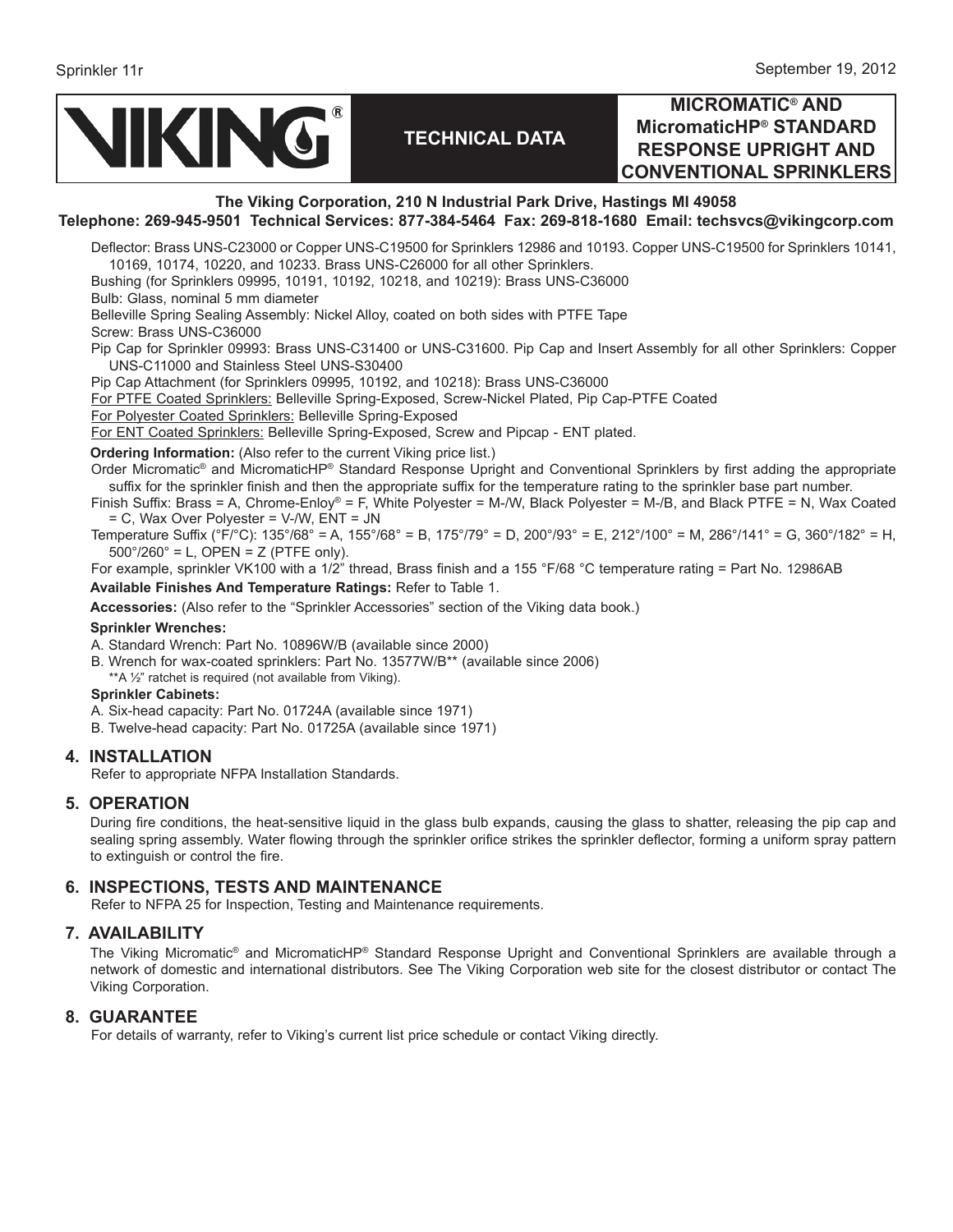

#### **micromatic® and micromaticHP® standard response uprighT and conventional sprinklers**

#### **The Viking Corporation, 210 N Industrial Park Drive, Hastings MI 49058 Telephone: 269-945-9501 Technical Services: 877-384-5464 Fax: 269-818-1680 Email: techsvcs@vikingcorp.com**

| TABLE 1: AVAILABLE SPRINKLER TEMPERATURE RATINGS AND FINISHES |                                                                   |                                                                  |                   |  |  |  |  |
|---------------------------------------------------------------|-------------------------------------------------------------------|------------------------------------------------------------------|-------------------|--|--|--|--|
| <b>Sprinkler Temperature</b><br><b>Classification</b>         | <b>Sprinkler Nominal</b><br><b>Temperature Rating<sup>1</sup></b> | <b>Maximum Ambient</b><br><b>Ceiling Temperature<sup>2</sup></b> | <b>Bulb Color</b> |  |  |  |  |
| Ordinary                                                      | 135 °F (57 °C)                                                    | 100 °F (38 °C)                                                   | Orange            |  |  |  |  |
| Ordinary                                                      | 155 °F (68 °C)                                                    | 100 °F (38 °C)                                                   | Red               |  |  |  |  |
| Intermediate                                                  | 175 °F (79 °C)                                                    | 150 °F (65 °C)                                                   | Yellow            |  |  |  |  |
| Intermediate                                                  | 200 °F (93 °C)                                                    | 150 °F (65 °C)                                                   | Green             |  |  |  |  |
| Intermediate                                                  | 212 °F (100 °C)                                                   | 150 °F (65 °C)                                                   | Green             |  |  |  |  |
| High                                                          | 286 °F (141 °C)                                                   | 225 °F (107 °C)                                                  | <b>Blue</b>       |  |  |  |  |
| Extra High                                                    | 360 °F (182 °C)                                                   | 300 °F (149 °C)                                                  | Mauve             |  |  |  |  |
| Ultra High <sup>3</sup>                                       | 500 °F (260 °C)                                                   | 465 °F (240 °C)                                                  | <b>Black</b>      |  |  |  |  |
|                                                               |                                                                   |                                                                  |                   |  |  |  |  |

**Sprinkler Finishes:** Brass, Chrome-Enloy®, White Polyester, Black Polyester, Black PTFE, and ENT Corrosion-Resistant Coatings<sup>4</sup>: White Polyester, Black Polyester, and Black PTFE in all temperature ratings. ENT in all tempurature ratings except 135 °F (57 °C). Wax-Coated Brass and Wax over Polyester<sup>s</sup> for sprinklers with the following temperature ratings:

 135 °F (57 °C) Off-White Wax 155 °F (68 °C) Lt. Brown Wax 175 °F (79 °C) Brown Wax 200 °F (93 °C) Brown Wax 212 °F (100 °C) Dk. Brown Wax6

286 °F (141 °C) Dk. Brown Wax6

#### **Footnotes**

1 The sprinkler temperature rating is stamped on the deflector.

- 2 Based on NFPA-13. Other limits may apply, depending on fire loading, sprinkler location, and other requirements of the Authority Having Jurisdiction. Refer to specific installation standards.
- 3 Sprinklers of Ultra-High temperature rating are intended for use inside ovens, dryers, or similar enclosures with normal operating temperatures above 300 °F (149 °C). Where the ambient temperature around the Ultra-High temperature rated sprinkler is significantly reduced below 300 °F (149 °C), response time may be severely retarded.
- 4 The corrosion-resistant coatings have passed the standard corrosion test required by the approving agencies indicated in the Approval Charts. These tests cannot and do not represent all possible corrosive environments. Prior to installation, verify through the end-user that the coatings are compatible with or suitable for the proposed environment. For automatic sprinklers, the coatings indicated are applied to the exposed exterior surfaces only. Note that the spring is exposed on sprinklers with Polyester, ENT, and PTFE coatings. For PTFE coated open sprinklers only, the waterway is coated. For ENT coated sprinklers, the waterway is coated.
- 5 Wax Over Polyester is unavailable for Sprinklers VK021 and VK124.
- 6 Wax melting point is 170 °F (76 °C) for 212 °F (100 °C) and 286 °F (141 °C) temperature rated sprinklers.

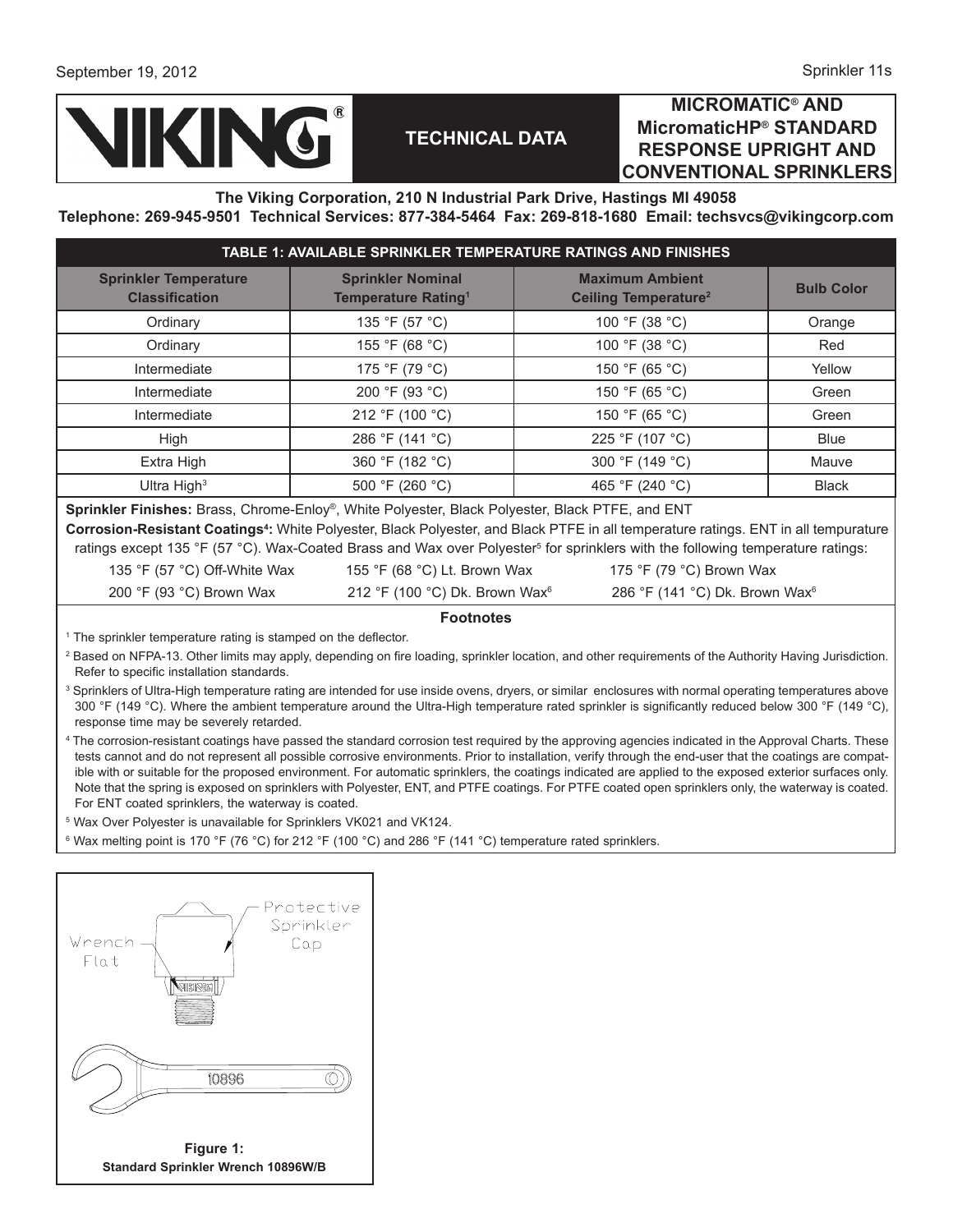

#### **micromatic® and micromaticHP® standard response uprighT and conventional sprinklers**

#### **The Viking Corporation, 210 N Industrial Park Drive, Hastings MI 49058 Telephone: 269-945-9501 Technical Services: 877-384-5464 Fax: 269-818-1680 Email: techsvcs@vikingcorp.com**

| <b>Approval Chart 1 (UL)</b><br>Temperature<br><b>KEY</b>                                                                                                                                                                                                                                                                                                                                                                                                                                                                                                                                             |              |                          |                 |            |                                                                                     |                                                        |          |                                        |                          |                          |                                                               |                                                      |                                    |
|-------------------------------------------------------------------------------------------------------------------------------------------------------------------------------------------------------------------------------------------------------------------------------------------------------------------------------------------------------------------------------------------------------------------------------------------------------------------------------------------------------------------------------------------------------------------------------------------------------|--------------|--------------------------|-----------------|------------|-------------------------------------------------------------------------------------|--------------------------------------------------------|----------|----------------------------------------|--------------------------|--------------------------|---------------------------------------------------------------|------------------------------------------------------|------------------------------------|
| Finish<br>Micromatic® and MicromaticHP® Standard Response Upright and Conventional Sprinklers<br>AIX <- Escutcheon (if applicable)<br>Maximum 175 PSI (12 bar) WWP                                                                                                                                                                                                                                                                                                                                                                                                                                    |              |                          |                 |            |                                                                                     |                                                        |          |                                        |                          |                          |                                                               |                                                      |                                    |
| <b>Base Part</b><br><b>Thread Size</b><br>Nominal K-Factor   Overall Length<br><b>SIN</b>                                                                                                                                                                                                                                                                                                                                                                                                                                                                                                             |              |                          |                 |            | Listings and Approvals <sup>3</sup><br>(Refer also to Design Criteria on page 11u.) |                                                        |          |                                        |                          |                          |                                                               |                                                      |                                    |
| Number <sup>1</sup>                                                                                                                                                                                                                                                                                                                                                                                                                                                                                                                                                                                   |              | <b>NPT</b>               | <b>BSP</b>      | U.S.       | metric <sup>2</sup>                                                                 | <b>Inches</b>                                          | mm       | $c$ ULus <sup>4</sup>                  | NYC <sup>6</sup>         | <b>VdS</b>               | <b>LPCB</b>                                                   | $C \in \mathbb{R}^2$                                 | $\overline{\odot}$ <sup>13</sup>   |
|                                                                                                                                                                                                                                                                                                                                                                                                                                                                                                                                                                                                       |              |                          |                 |            |                                                                                     | <b>Upright-Standard Orifice</b>                        |          |                                        |                          |                          |                                                               |                                                      |                                    |
| 12986                                                                                                                                                                                                                                                                                                                                                                                                                                                                                                                                                                                                 | <b>VK100</b> | 1/2"                     | $15 \text{ mm}$ | 5.6        | 80.6                                                                                | $2 - 3/16$                                             | 56       | $ A1, B4, C5, D3, F6 $ See Footnote 7. |                          | $-$                      | $-\!$                                                         | $-$                                                  |                                    |
| 10233                                                                                                                                                                                                                                                                                                                                                                                                                                                                                                                                                                                                 | <b>VK145</b> | 1/2"                     | $15 \text{ mm}$ | 5.6        | 80.6                                                                                | $2 - 3/16$                                             | 56       | $-\!$                                  | $- -$                    | A2                       | A2, B4                                                        | A2                                                   | E <sub>2</sub>                     |
| 10174                                                                                                                                                                                                                                                                                                                                                                                                                                                                                                                                                                                                 | <b>VK145</b> | $\overline{a}$           | $15 \text{ mm}$ | 5.6        | 80.6                                                                                | $2 - 3/16$                                             | 56       |                                        | $\overline{a}$           | A2                       | A2, B4                                                        | $\overline{a}$                                       | $\overline{\phantom{a}}$           |
| 10193                                                                                                                                                                                                                                                                                                                                                                                                                                                                                                                                                                                                 | <b>VK100</b> | --                       | 15 mm           | 5.6        | 80.6                                                                                | $2 - 3/16$                                             | 56       | A1, B4, C5, D3, F6  A1, B4, C5         |                          | $\overline{\phantom{a}}$ | $\overline{\phantom{0}}$                                      | $\overline{\phantom{a}}$                             | $\overline{\phantom{a}}$           |
|                                                                                                                                                                                                                                                                                                                                                                                                                                                                                                                                                                                                       |              |                          |                 |            |                                                                                     | <b>Upright-Large Orifice</b>                           |          |                                        |                          |                          |                                                               |                                                      |                                    |
| 10220                                                                                                                                                                                                                                                                                                                                                                                                                                                                                                                                                                                                 | <b>VK200</b> | 1/2"                     | $15 \text{ mm}$ | 8.0        | 115.2                                                                               | $2 - 3/8$                                              | 60       | A1, B4, C5, D3, F6                     | A1. B4                   | A <sub>2</sub>           | $\hspace{0.05cm} -\hspace{0.05cm}$                            | E <sub>3</sub>                                       | E <sub>3</sub>                     |
| 10141                                                                                                                                                                                                                                                                                                                                                                                                                                                                                                                                                                                                 | <b>VK200</b> | 3/4"                     | 20 mm           | 8.0        | 115.2                                                                               | $2 - 5/16$                                             | 59       | A1, B4, C5, D3, F6 A1, B4, C5          |                          | A2                       | A2                                                            | E <sub>3</sub>                                       | E <sub>3</sub>                     |
| 10169                                                                                                                                                                                                                                                                                                                                                                                                                                                                                                                                                                                                 | <b>VK200</b> | $\overline{\phantom{a}}$ | 20 mm           | 8.0        | 115.2                                                                               | $2 - 5/16$                                             | 59       | A1, B4, C5, D3, F6                     | $\overline{a}$           | A <sub>2</sub>           | A2                                                            | E <sub>3</sub>                                       | E <sub>3</sub>                     |
| 1021810                                                                                                                                                                                                                                                                                                                                                                                                                                                                                                                                                                                               | <b>VK001</b> | 1/2"                     | $15 \text{ mm}$ |            | 40.3                                                                                | <b>Upright-Small Orifice<sup>9</sup></b><br>$2 - 3/16$ |          |                                        | See Footnote 7.          | $\overline{\phantom{a}}$ |                                                               |                                                      |                                    |
| 1021910                                                                                                                                                                                                                                                                                                                                                                                                                                                                                                                                                                                               | <b>VK002</b> | 1/2"                     | $15 \text{ mm}$ | 2.8<br>4.2 | 57                                                                                  | $2 - 3/16$                                             | 56<br>56 | A1, B4, C5<br>A1, B4, C5               | See Footnote 7.          | $\overline{\phantom{a}}$ | $\hspace{0.05cm} \dashrightarrow$<br>$\overline{\phantom{a}}$ | $\overline{\phantom{a}}$<br>$\overline{\phantom{a}}$ | $\overline{\phantom{a}}$<br>$\sim$ |
| 1019110                                                                                                                                                                                                                                                                                                                                                                                                                                                                                                                                                                                               | <b>VK002</b> | $\sim$                   | $15 \text{ mm}$ | 4.2        | 57                                                                                  | $2 - 3/16$                                             | 56       | A1, B4, C5                             | $-$                      | $-$                      | $-$                                                           | $\overline{\phantom{a}}$                             | $\overline{\phantom{a}}$           |
| 1019210                                                                                                                                                                                                                                                                                                                                                                                                                                                                                                                                                                                               | <b>VK001</b> | --                       | $15 \text{ mm}$ | 2.8        | 40.3                                                                                | $2 - 3/16$                                             | 56       | A1, B <sub>4</sub> , C <sub>5</sub>    | $-$                      | $-$                      | $\overline{\phantom{a}}$                                      | $\overline{\phantom{a}}$                             | $\overline{\phantom{m}}$           |
|                                                                                                                                                                                                                                                                                                                                                                                                                                                                                                                                                                                                       |              |                          |                 |            |                                                                                     | <b>Conventional-Standard Orifice</b>                   |          |                                        |                          |                          |                                                               |                                                      |                                    |
| 10227                                                                                                                                                                                                                                                                                                                                                                                                                                                                                                                                                                                                 | <b>VK118</b> | 1/2"                     | $15 \text{ mm}$ | 5.6        | 80.6                                                                                | $2 - 3/16$                                             | 56       | A1, B4                                 | A1, B4                   | A <sub>2</sub>           | A2, B4                                                        | A2                                                   | E <sub>2</sub>                     |
| 1017211                                                                                                                                                                                                                                                                                                                                                                                                                                                                                                                                                                                               | <b>VK118</b> | $\overline{\phantom{a}}$ | $15 \text{ mm}$ | 5.6        | 80.6                                                                                | $2 - 3/16$                                             | 56       | A1, B4                                 | $\overline{a}$           | $\overline{\phantom{a}}$ | A2, B4                                                        | $\overline{\phantom{a}}$                             | --                                 |
|                                                                                                                                                                                                                                                                                                                                                                                                                                                                                                                                                                                                       |              |                          |                 |            |                                                                                     | <b>Conventional-Large Orifice</b>                      |          |                                        |                          |                          |                                                               |                                                      |                                    |
| 10228                                                                                                                                                                                                                                                                                                                                                                                                                                                                                                                                                                                                 | <b>VK120</b> | 3/4"                     | 20 mm           | 8.0        | 115.2                                                                               | $2 - 5/16$                                             | 59       | A1, B4                                 | A1, B4                   | A <sub>2</sub>           | A <sub>2</sub>                                                | E <sub>3</sub>                                       | E <sub>2</sub>                     |
| 1016811                                                                                                                                                                                                                                                                                                                                                                                                                                                                                                                                                                                               | <b>VK120</b> | $\overline{\phantom{a}}$ | 20 mm           | 8.0        | 115.2                                                                               | $2 - 5/16$                                             | 59       | A1, B4                                 | $\overline{\phantom{a}}$ | A2                       | A2                                                            | E <sub>3</sub>                                       | E <sub>3</sub>                     |
|                                                                                                                                                                                                                                                                                                                                                                                                                                                                                                                                                                                                       |              |                          |                 |            |                                                                                     |                                                        |          | Maximum 250 PSI (17 bar) WWP           |                          |                          |                                                               |                                                      |                                    |
|                                                                                                                                                                                                                                                                                                                                                                                                                                                                                                                                                                                                       |              |                          |                 |            |                                                                                     | <b>Upright-Standard Orifice</b>                        |          |                                        |                          |                          |                                                               |                                                      |                                    |
| 09993                                                                                                                                                                                                                                                                                                                                                                                                                                                                                                                                                                                                 | <b>VK124</b> | 1/2"                     | 15 mm           | 5.6        | 80.6                                                                                | $2 - 1/4$                                              | 58       | A <sub>1</sub> , $D_3$                 | See Footnote 7.          | $\overline{\phantom{a}}$ | $\overline{\phantom{a}}$                                      | --                                                   |                                    |
|                                                                                                                                                                                                                                                                                                                                                                                                                                                                                                                                                                                                       |              |                          |                 |            |                                                                                     | Upright-Small Orifice <sup>9</sup>                     |          |                                        |                          |                          |                                                               |                                                      |                                    |
| 09995 <sup>9</sup>                                                                                                                                                                                                                                                                                                                                                                                                                                                                                                                                                                                    | <b>VK021</b> | $1/2$ "                  | $15$ mm         | 2.8        | 40.3                                                                                | $2 - 1/4$                                              | 58       | A <sub>1</sub>                         | See Footnote 7.          | --                       |                                                               |                                                      |                                    |
| <b>Approved Temperature Ratings</b><br><b>Approved Finishes</b><br>A - 135 °F (57 °C), 155 °F (68 °C), 175 °F (79 °C), 200 °F (93 °C), 286 °F<br>1 - Brass, Chrome-Enloy®, White Polyester <sup>5</sup> , Black Polyester <sup>5</sup> , and Black<br>(141 °C), and 360 °F (182 °C)<br>B - 135 °F (57 °C), 155 °F (68 °C), 175 °F (79 °C), and 200 °F (93 °C)<br>PTFE <sup>5</sup><br>C - 286 °F (141 °C)<br>2 - Brass, Chrome-Enloy®, White Polyester, and Black Polyester<br>D - 500 °F (260 °C) <sup>8</sup><br>3 - Brass and Chrome-Enloy®                                                        |              |                          |                 |            |                                                                                     |                                                        |          |                                        |                          |                          |                                                               |                                                      |                                    |
|                                                                                                                                                                                                                                                                                                                                                                                                                                                                                                                                                                                                       |              |                          |                 |            |                                                                                     |                                                        |          |                                        |                          |                          |                                                               |                                                      |                                    |
| E - 155 °F (68 °C), 175 °F (79 °C), 200 °F (93 °C), 286 °F (141 °C), and $ 4$ - Wax-Coated Brass and Wax over Polyester <sup>5</sup><br>360 °F (182 °C)<br>5 - 200 °F (93 °C) High-Temperature Wax Coating (corrosion resistant);                                                                                                                                                                                                                                                                                                                                                                     |              |                          |                 |            |                                                                                     |                                                        |          |                                        |                          |                          |                                                               |                                                      |                                    |
| F - 155 °F (68 °C), 175 °F (79 °C), 200 °F (93 °C), 286 °F (141 °C), 360 °F<br>maximum ambient temperature allowed at ceiling = $150 \degree F$ (65 $\degree C$ )                                                                                                                                                                                                                                                                                                                                                                                                                                     |              |                          |                 |            |                                                                                     |                                                        |          |                                        |                          |                          |                                                               |                                                      |                                    |
| (182 °C), and 500 °F (260 °C) <sup>8</sup><br>$6$ - $ENT5$                                                                                                                                                                                                                                                                                                                                                                                                                                                                                                                                            |              |                          |                 |            |                                                                                     |                                                        |          |                                        |                          |                          |                                                               |                                                      |                                    |
|                                                                                                                                                                                                                                                                                                                                                                                                                                                                                                                                                                                                       |              |                          |                 |            |                                                                                     |                                                        |          |                                        |                          |                          |                                                               |                                                      |                                    |
| <b>Footnotes</b><br><sup>1</sup> Base part number is shown. For complete part number, refer to Viking's current price schedule.<br><sup>2</sup> Metric K-factor shown is for use when pressure is measured in bar. When pressure is measured in kPa, divide the metric K-factor shown by 10.0.<br><sup>3</sup> This table shows the listings and approvals available at the time of printing. Check with the manufacturer for any additional approvals.<br><sup>4</sup> Listed by Underwriters Laboratories Inc. for use in the U.S. and Canada.<br><sup>5</sup> cULus Listed as corrosion resistant. |              |                          |                 |            |                                                                                     |                                                        |          |                                        |                          |                          |                                                               |                                                      |                                    |
|                                                                                                                                                                                                                                                                                                                                                                                                                                                                                                                                                                                                       |              |                          |                 |            |                                                                                     |                                                        |          |                                        |                          |                          |                                                               |                                                      |                                    |
| <sup>6</sup> Upright sprinklers Accepted for use, City of New York Department of Buildings, MEA Number 89-92-E, Vol. 12. Conventional sprinklers accepted for<br>use, City of New York Department of Buildings, MEA Number 89-92-E, Vol. 3.<br><sup>7</sup> Meets New York City requirements, effective July 1, 2008.                                                                                                                                                                                                                                                                                 |              |                          |                 |            |                                                                                     |                                                        |          |                                        |                          |                          |                                                               |                                                      |                                    |
| <sup>8</sup> Sprinklers of Ultra-High temperature rating are intended for use inside ovens, dryers, or similar enclosures with normal operating temperatures above<br>300 °F (149 °C). Where the ambient temperature around the Ultra-High temperature rated sprinkler is significantly reduced below 300 °F (149 °C),<br>the response time of the Ultra-High temperature rated sprinkler may be severely retarded.                                                                                                                                                                                   |              |                          |                 |            |                                                                                     |                                                        |          |                                        |                          |                          |                                                               |                                                      |                                    |
| <sup>9</sup> Listings and Approvals limited to Light Hazard Occupancies where allowed by the installation standards being applied, with hydraulically calculated wet systems<br>only. Exception: 4.2K sprinklers may be installed on hydraulically calculated dry pipe systems where piping is corrosion resistant or internally galvanized.                                                                                                                                                                                                                                                          |              |                          |                 |            |                                                                                     |                                                        |          |                                        |                          |                          |                                                               |                                                      |                                    |
| <sup>10</sup> The sprinkler orifice is bushed.                                                                                                                                                                                                                                                                                                                                                                                                                                                                                                                                                        |              |                          |                 |            |                                                                                     |                                                        |          |                                        |                          |                          |                                                               |                                                      |                                    |
| <sup>11</sup> Sprinklers 10168 and 10172 are available on special order.<br><sup>12</sup> C E Certified, Standard EN 12259-1, EC-certificate of conformity 0786-CPD-40137, 0786-CPD-40142, 0786-CPD-40177, 0786-CPD-40182, 0832-<br>CPD-2001, and 0832-CPD-2003.                                                                                                                                                                                                                                                                                                                                      |              |                          |                 |            |                                                                                     |                                                        |          |                                        |                          |                          |                                                               |                                                      |                                    |
| <sup>13</sup> The MED Certified, Standard EN 12259-1, EC-certificate of conformity 0832-MED-1003 and 0832-MED-1008.                                                                                                                                                                                                                                                                                                                                                                                                                                                                                   |              |                          |                 |            |                                                                                     |                                                        |          |                                        |                          |                          |                                                               |                                                      |                                    |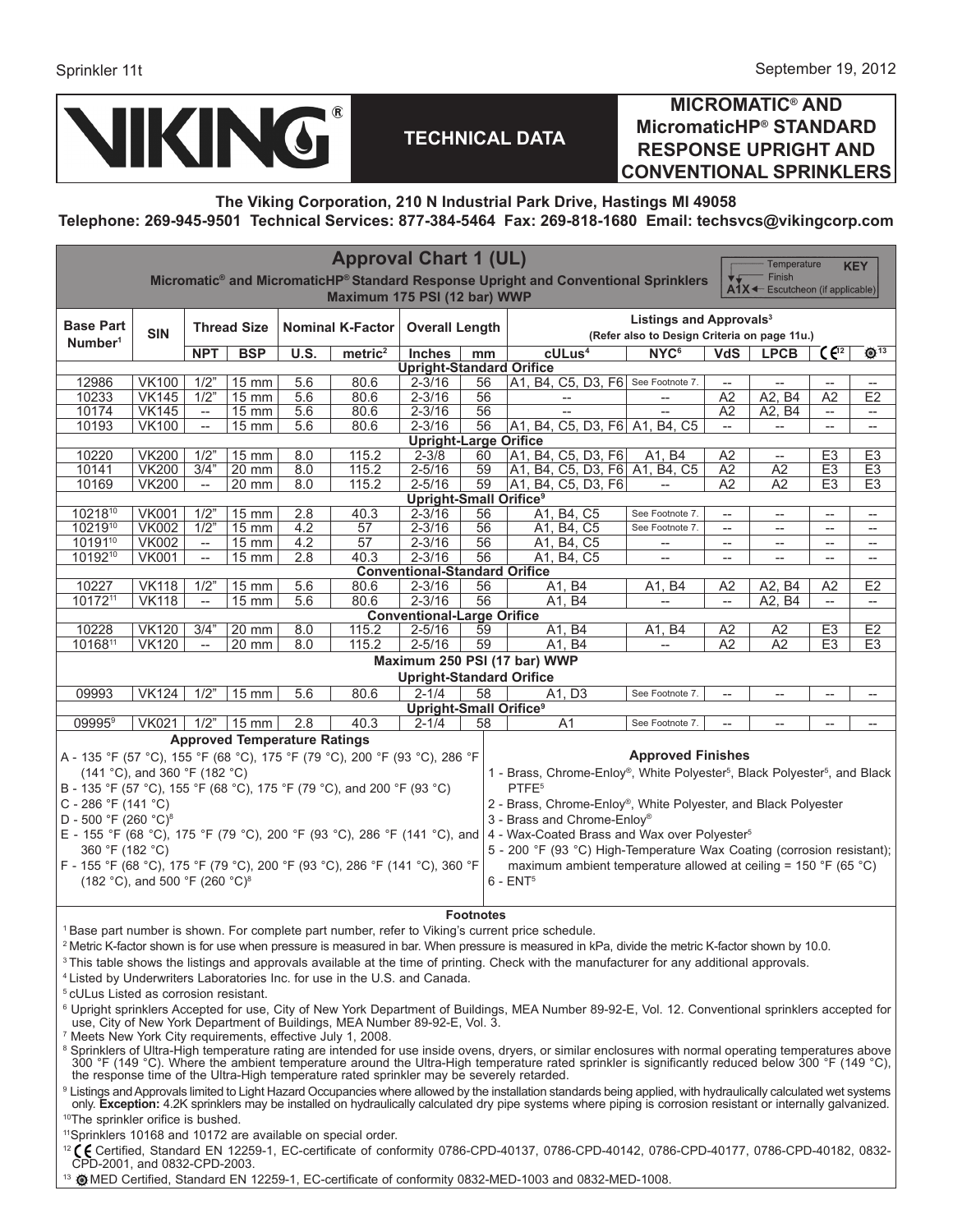

#### **micromatic® and micromaticHP® standard response uprighT and conventional sprinklers**

#### **The Viking Corporation, 210 N Industrial Park Drive, Hastings MI 49058**

**Telephone: 269-945-9501 Technical Services: 877-384-5464 Fax: 269-818-1680 Email: techsvcs@vikingcorp.com**

#### **DESIGN CRITERIA - UL** (Also refer to Approval Chart 1 on page 11t)

#### **cULus Listing Requirements:**

Micromatic® and MicromaticHP® Standard Response Upright and Conventional Sprinklers are cULus Listed as indicated in the Approval Chart 1 for installation in accordance with the latest edition of NFPA 13 for standard spray sprinklers, or old style (conventional) sprinklers.

- Designed for use in Light, Ordinary, and Extra Hazard occupancies. (Small orifice sprinklers are limited to Light Hazard where allowed by the installation standards being applied, with hydraulically calculated wet systems only. Exception: 4.2K sprinklers may be installed on hydraulically *calculated dry pipe systems where piping is corrosion resistant or internally galvanized.)*
- The sprinkler installation rules contained in NFPA 13 for standard spray upright sprinklers must be followed. For conventional sprinklers, refer to the installation guidelines for old style (conventional) sprinklers.

**IMPORTANT: Always refer to [Bulletin Form No. F\\_091699 - Care and Handling of Sprinklers.](http://www.vikingcorp.com/databook/sprinklers/091699.pdf) Also refer to page SR1-3 for general care, installation, and maintenance information. Viking sprinklers are to be installed in accordance with the latest edition of Viking technical data, the appropriate standards of NFPA, LPCB, APSAD, VdS or other similar organizations, and also with the provisions of governmental codes, ordinances, and standards, whenever applicable.**